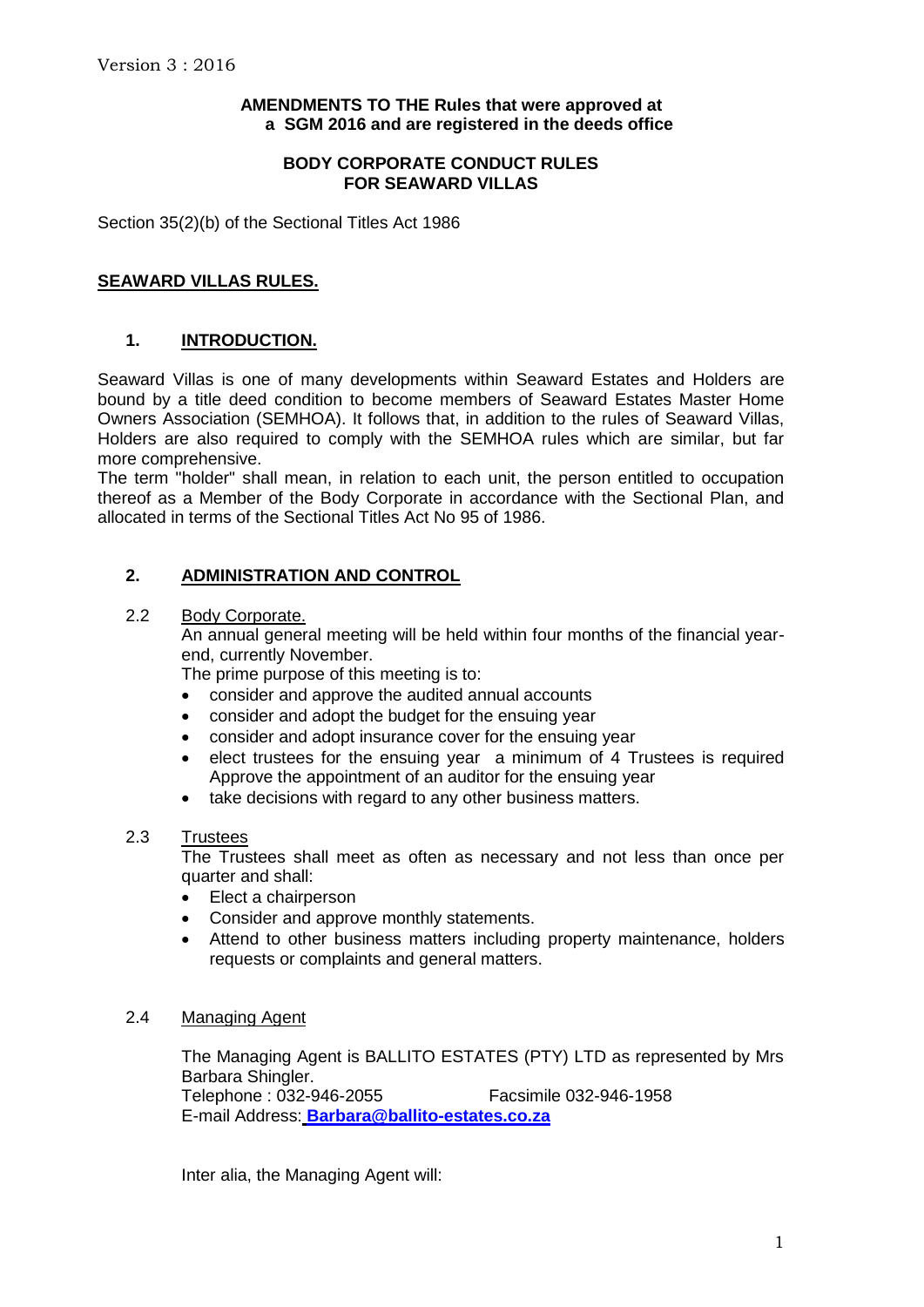- Attend meetings of the body corporate and the trustees and prepare Minutes of proceedings
- Control all financial aspects including but not limited to:
	- (a) Write-up of and control of books of account
	- (b) Preparation of monthly and annual financial statements including liaison with the duly appointed auditor.
	- (c) Collection of levies from Holders
	- (d) Payment of supplier and service accounts
	- (e) Insurance of the Body Corporate assets and contingencies
	- (f) Liaison with management of Seaward Estates and other service Suppliers.

## **3.** CONDUCT RULES

Holders**,** their tenants and visitors expect Seaward Villas to be a place to live in pleasant, peaceful and convivial conditions. The rules are designed with this purpose in mind and holders and occupants are expected to comply with the same fully.

The rules may be amended from time to time by the trustees - subject to approval by Holders by special resolution at the Annual General Meeting Or a special meeting called for this purpose.

Copies of the rules will be submitted to each holder by the managing agent. Holders will be expected to supply copies to their tenants or occupiers.

Holders have the exclusive use of the area around each villa as shown approximately on the attached layout garden plan. There is no right to ownership, but the intention is to provide privacy.

The Trustees will elect a Garden Committee who shall be responsible for arranging for the upkeep of gardens, walls, swimming pool and paved areas. Details of arrangements made in this respect will be circulated to all Holders from time to time.

#### **4 For the purpose of these Rules :**

(a) the term "building" shall mean any portion of the sectional title scheme known as " SEAWARD VILLAS "

(b) the term "premises" shall include the building as defined above and all the land in the registered ownership of the Body Corporate Seaward Villas

(c)in the event of annoyance, aggravation or complaints occurring between owners or occupants, an attempt should be made by the parties concerned to settle the matter between themselves. This should be done with consideration and tolerance. (d) If however the problems cannot be resolved between the parties then they should be brought to the notice of the Trustees in writing.

(e) in the interpretation of the conduct rules, the decision of the Trustees shall be final and binding.

### **5 Structural**

(a) The villas hereby occupied shall be used for private residential purposes only, and for no other purpose whatsoever. The holder of each unit shall accept responsibility for the interior of his/her unit, and shall make good any damage or breakage to that property.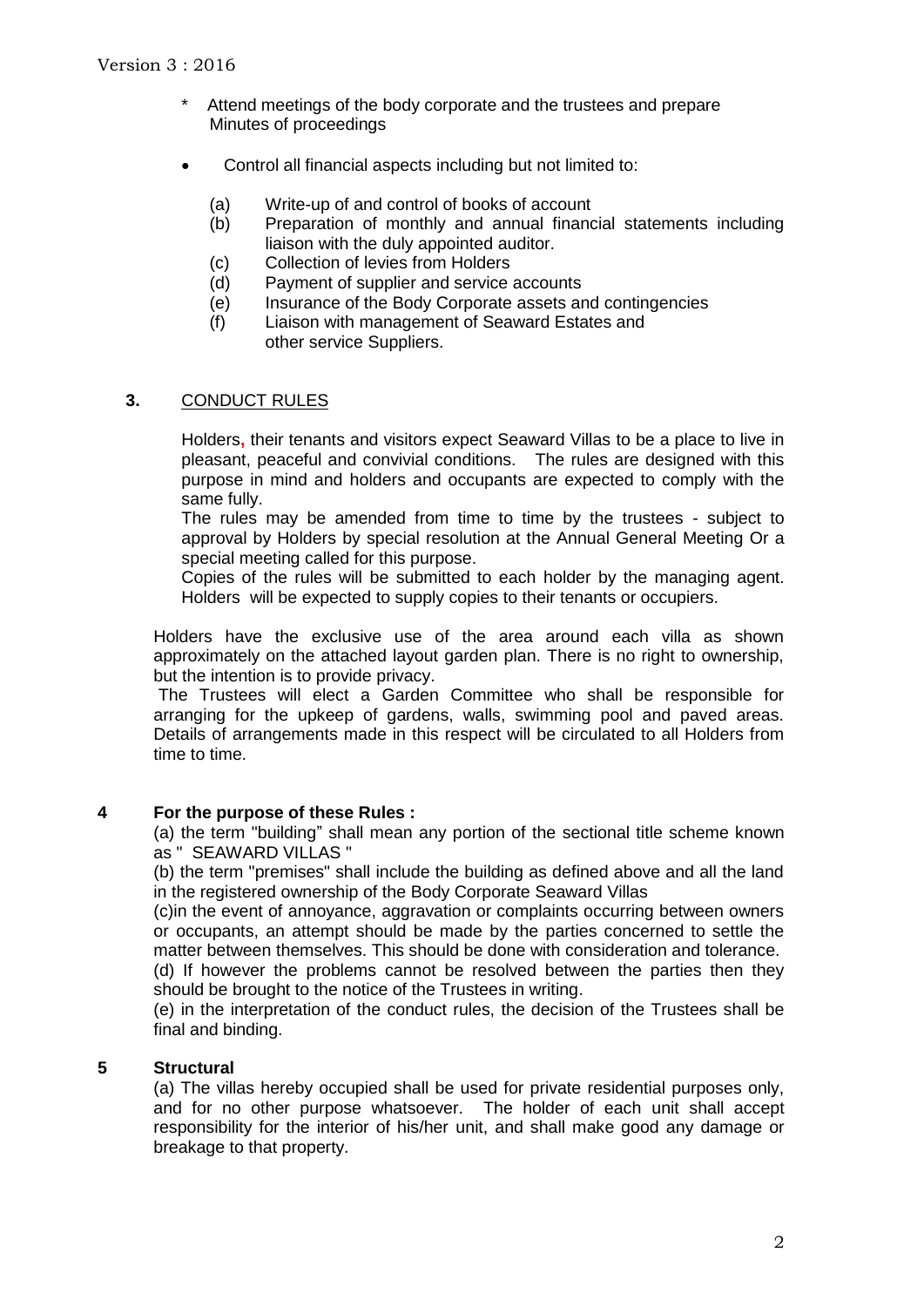(b) No Holder shall be entitled to make any alteration of a structural or any other nature to the exterior or interior of the building without the prior written approval of the Trustees of the Body Corporate. Thereafter approval has to be obtained from SEMHOA. After approval amended plans are to be submitted to the municipality for consent before building can commence.

(c) Each Holder of any villas shall ensure that any sewer or drain pipes in, or from, such flat which may become obstructed, are forthwith cleared at his or her expense.

(d) Each Holder shall at his or her expense forthwith make good all damage done, whether accidentally or otherwise, by him/herself, or any member of his household, or by his/her tenants/visitors or to any portion of the common property.

(e) No shades, awnings, air-conditions, security gates or window guards visible from the exterior shall be erected or installed in or about the building except such as shall be approved in writing by the Trustees of the Body Corporate

(f) In order to ensure conformity with the existing overall building elevation, and the requirements of Municipal Building by-laws, any proposed exterior alterations e.g. to windows, doors, or additions to exterior lighting etc must be referred to the Trustees for approval, prior to submission to the Municipality authority for final approval and it is the Holders responsibility following approval of external alterations, to ensure that any external damage suffered to the building or the the gaps are automatic due to the aligning format of the document common property, including paintwork, plaster-work, etc be made good at the Holders or occupants/occupiers expense.

(g) In amplification of sub-rule (g) holder may install :-

(i) any locking device, safety gate, burglar bars or other safety devise for the protection of his section; or

(ii) any screen or other devise to prevent the entry of animals or insects,

(iii) any fencing allowed or enclosing of any areas of the common property.

provided that the Trustees have first approved in writing the

nature and design of the device and the manner of installation.

(h) Keys. Holders or occupiers are responsible for their own keys, locks, fixtures, fittings and installations affording security to the interior of their sections and garages. In an emergency, when forcible entry is necessary, the Body Corporate shall not be held responsible for damage to, or replacement of any items. To avoid such an eventuality, Holders/occupiers are requested to provide the BC with the details of where the key of the flat can be obtained in an emergency.

(i) All taps should be closed off effectively and kept in proper working order. External leakages should be reported immediately to the Supervisor or the Managing Agent to prevent loss of water and possible damage to the building.

(i) Remote controls : The cost of maintaining/replacing/providing  $\frac{1}{2}$  remotes shall be for the account of the holder.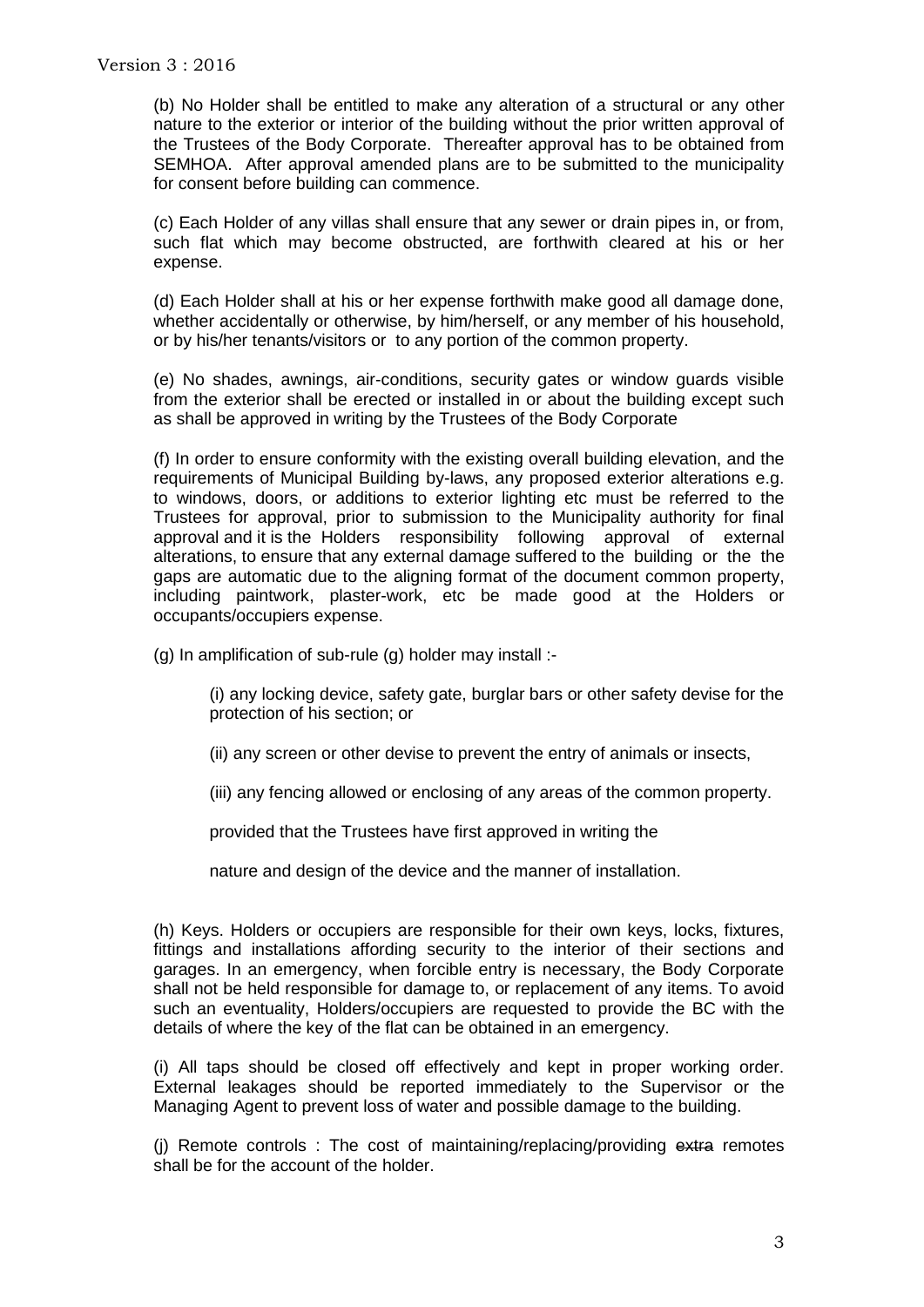(k) Construction/demolition noises shall be permitted between the hours of 7.30 a.m. and 16h00 p.m. from Monday to Friday only. No construction noise will be permitted over the weekend or on a public holiday

## **6 Animals, Reptiles and birds.**

NO PETS PERMITTED to be kept in any Villa, the exclusive use area or the common property nor may any pet be brought in by any visitor to Seaward Villas The only exception to the rule will be small caged birds or fish.

## **7 Refuse Disposal**

Holder/occupier of a Villa shall :-

(a) maintain in an hygienic and dry condition, a receptacle for refuse within his villa, his exclusive use area or on such part of the common property as may be authorized by the Trustees.

(b) ensure that household refuse is placed in the bags provided by the garden staff, which bags are to be placed in front of each villa before 07h00. Collection days are: Domestic refuse (black bags), Tuesdays and Fridays and Recyclables ( Clear bags), on Wednesdays.

(c) note that the refuse storage shed is for the use of bags collected by the Municipality only. No dumping of any other items permitted

(d) be responsible for the disposal of other items such as old equipment, furnishings or any form of junk which is not collected by the Municipality.

# **8 Vehicles**

.

(a) Motor vehicles of Holders, tenants and their visitors may only be parked in such bays and areas as are specifically demarcated for that purpose. In the event that there are numbered parking bays they are for the specific use of the-Holder/tenant of the flat bearing a corresponding number.

(b) Only the number of vehicles for which there is allocated parking allowed per unit i.e. maximum of 2 vehicles per unit

(c) No Holder/tenant shall park or stand any vehicle upon the common property, or permit or allow any vehicle to be parked or stood upon the common property, without the consent in writing of the Trustees.

(d) The Trustees may cause to be removed or towed away at the risk and expense of the Owner of the vehicle any vehicle parked, standing or abandoned on the common property without the Trustees consent.

(e) Neither the Body Corporate nor its servants nor the Managing Agent or Supervisor shall be responsible for any loss which may be sustained by the Holder or user of a motor vehicle or any other vehicle parked or left on the premises or in any garage therein or in the vicinity thereof, nor for the personal injury suffered by any Holder, servants or friends, whether or not such loss or injury is caused by fire, theft, burglary, negligence accident or by any other cause whatsoever.

(f) Holders, tenants of Villas shall ensure that their vehicles, and the vehicles of their visitors and guests do not drop oil or brake fluid on to the common property, or in any other way deface the common property. The owner shall be responsible the for the cost of repair of any such defacing of the common property.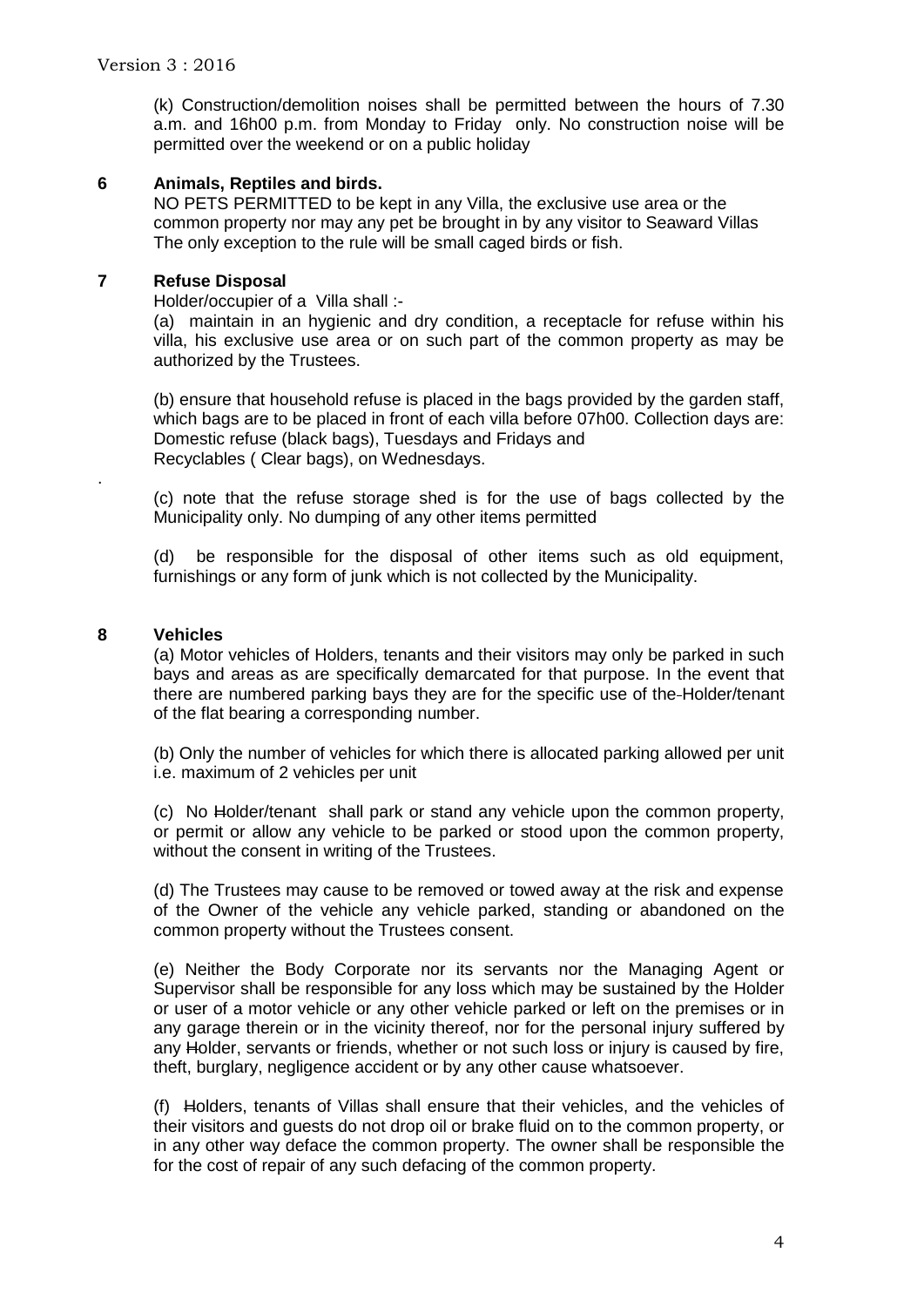(g) No Holder, tenant shall be permitted to dismantle or effect major repairs to any vehicle on any portion of the common property an exclusive use area or in a section.

(h) No trailers, caravans, boats, or any other such vehicle may be parked on the common property without the prior written consent of the Trustees.

(i) No person shall drive any motor vehicle, either entering or leaving the premises, at a speed in excess of 20km per hour. All signs will be adhered to and no hooters shall be sounded within the complex except in an emergency.

(j) no trucks over 3 tons permitted to enter in to the complex. Furniture must be decanted from any large pantechnicon and delivered to the unit in a smaller truck

(k) Holders/Occupiers must adhere to the one-way road system in Seaward Villas. Note also that SEMHOA has stern rules regarding use of the roads and remind all Holders/occupiers that drivers on all estate Roads are subject to Municipal bye-laws

### **9 Appearance from outside**

(a) The Holder or occupier of a Villa used for residential purposes shall not place or do anything on any part of the common property, including balconies, patios, stoops, and gardens which in the discretion of the Trustees is aesthetically displeasing or undesirable when viewed from the outside of the section.

(b) No Holder or occupier of any unit shall cause or permit :-

(i) linen or clothing to be hung on the balconies, at the windows or outside the building where they can be seen except in certain areas set aside expressly for this purpose.

(ii) anything to be done in such villa, or upon any other portion of the common property, which shall constitute a nuisance or cause annoyance to any other Holder/occupant in the block.

(a) All Holders shall comply with the reasonable requirements of the Body Corporate.

## **10 Signs and Notices**

No Holder/occupier of a villa, shall place any sign, notice, billboard or advertisement of any kind whatsoever on any part of the common property or on a villa so as to be visible from outside the villa, without the written consent of the Trustees first having been obtained.

## **11 Littering**

Holder/occupier of a villa shall not deposit throw or permit or allow to be deposited or thrown on the common property any rubbish including dirt, cigarette butts, food scraps, or any other litter whatsoever.

#### **12 Storage of inflammatory material and other dangerous acts**

(a) A Holder/occupier shall not store any material, or do or permit or allow to be done, any dangerous act in the building or on the common property which will or may increase the rate of the insurance premium payable by the Body Corporate on any insurance policy.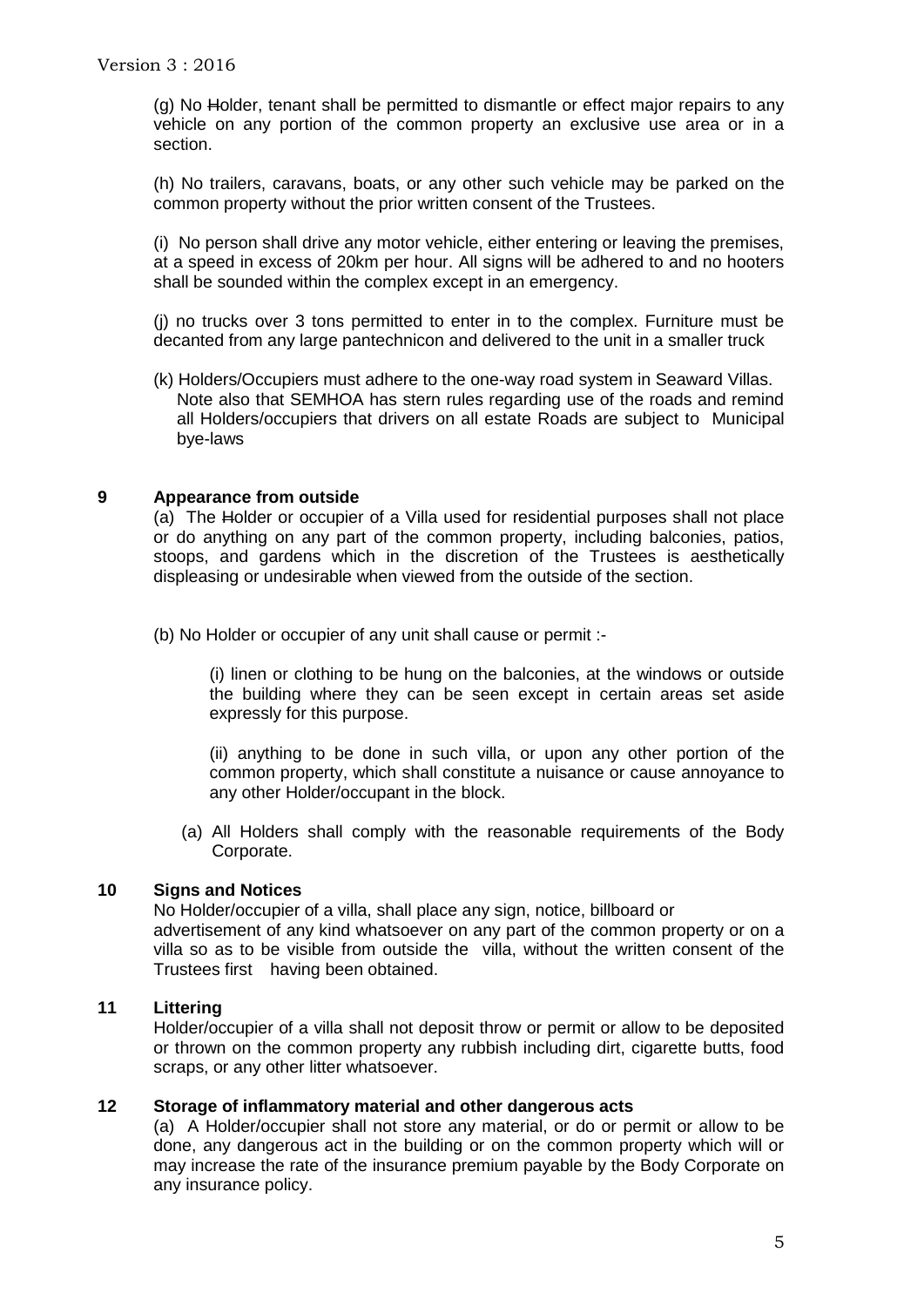(b) The Holder/occupier shall keep and maintain all electrical and other installations and fittings in the building in good order and condition, and shall not alter or interfere with the electrical or other installations or use them in a way which may conflict with the fire insurance policy over the building, or increase the premium in respect of such policy.

## **13 Letting/Sale of Unit**

(a) Holders have a common law right to sell or lease sections to any person legally entitled to buy or hire the section concerned. The Conduct Rules herein prescribed have been formulated on a reasonable basis, and are designed to ensure the peace, quiet enjoyment and convenience of all Holders/occupiers resident in the villa, and all Holders/occupiers shall make themselves familiar with these rules.

(b) All tenants of units and other persons granted rights of occupancy by any Holder of the relevant Villa is obliged to comply with these Conduct Rules, notwithstanding any provision to the contrary contained in any lease or grant of rights of occupancy.

(c ) SEMHOA has a lease agreement form which needs to be completed by the lessee and submitted to SEMHOA for approval.

(b) Semhoa will not approved an agreement of lease without the prior approval thereof by the Chairman of the Body Corporate. The lease duly signed by the tenant to include a signed copy of these conduct rules.

It should be noted that SEMHOA does not allow short term letting. therefore all lease periods which must be for a period of 6 months or longer

## **14 Eradication of Pests**

An Holder shall keep his villa free of white ants, borer and other wood destroying insects and to this end shall permit the Trustees/ the Managing Agent and their duly unauthorized agents or employees to enter upon his/her villa and taking such action as may be reasonably necessary to eradicate such pests. The costs of the inspection, eradicating any such pests as may be found within the villa which may be damaged by any such pests shall be borne by the Holders of the villa concerned.

## **15 Staff**

Holders/occupiers may not utilize the services of the body corporate garden staff for private purposes unless approved by a member of the garden committee, or at week-ends.

## **16 Swimming pool**

(a) The use of the swimming pool is restricted to Members of the Body Corporate, their bona-fide visitors and their tenants. No unauthorized visitors will be allowed to use the pool facilities, Visitors using the pool must be accompanied by the Holder.

(b) residents are entirely responsible for the behaviour of their visitors and tenants in and around the pool.

(c) No bottles or other glassware objects and articles of food and no item other than towels and clothing are permitted in the swimming pool area.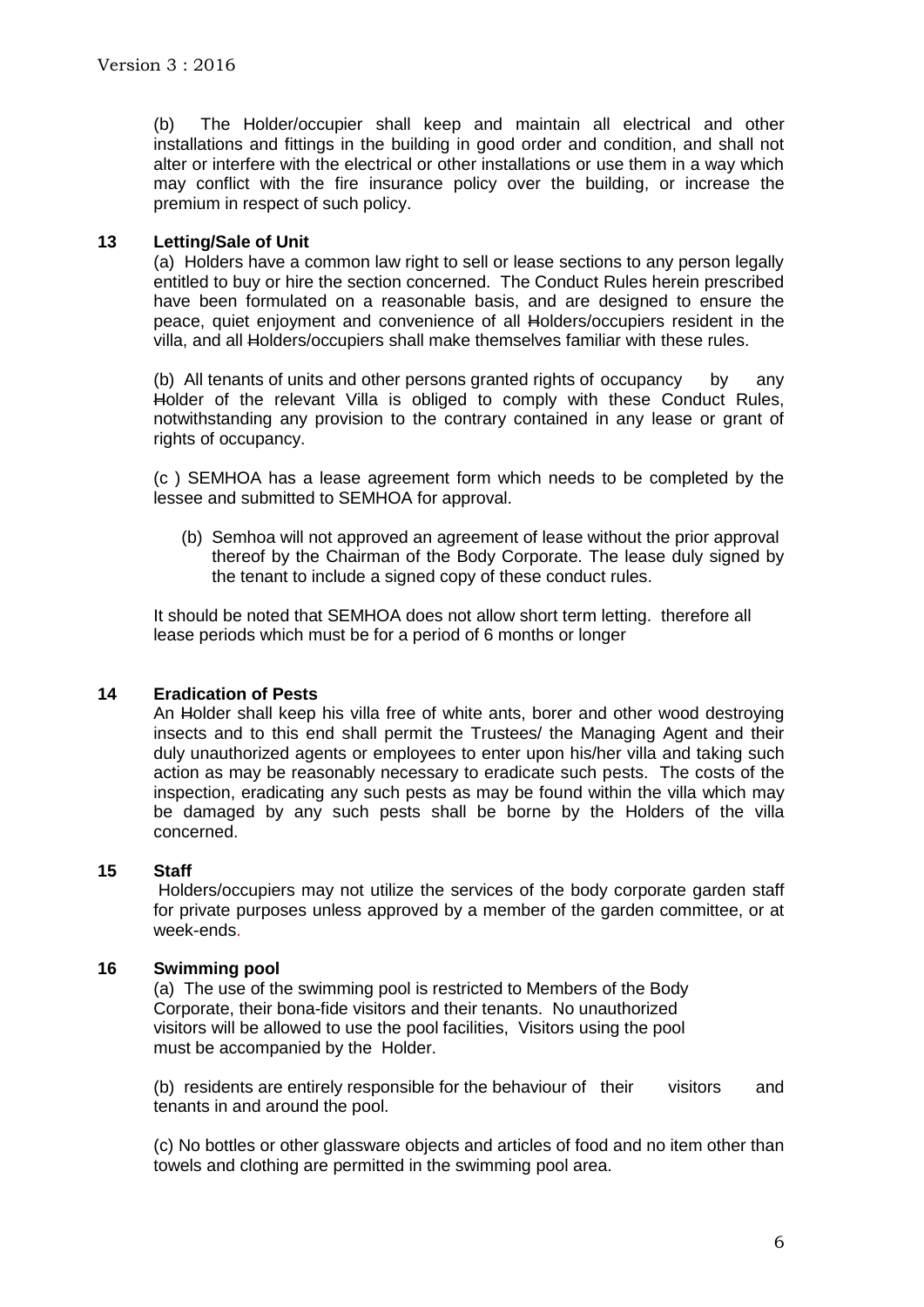(d) The casting of any articles or objects and or foreign matter of whatsoever nature into and around the pool is forbidden.

(e) No radios, records or tapes or any other musical instrument may be used and or played within the pool area in a way causing disturbance to residents.

(f) Use of the pool is prohibited between the hours 23h00 and 5h00.

(g) Admission to the pool shall be solely through the gate, which must be kept closed at all times.

(h) No persons shall damage, play or tamper with the filters, motors, pool cleaner and any other apparatus of the swimming pool. Trespassers will be held responsible for damage to the pool, pool equipment and surrounds.

(i) the body corporate, the trustees managing agent and any other employee of the body corporate shall not be liable to any extent whatsoever for the safety of anyone in the pool area. Non-swimmers and children must be accompanied by a person who is able to accept responsibility for them.

Contravention of these rules will be regarded in a very serious light and any damages sustained will be charged to the responsible Owner concerned.

# **17 Conduct**

(a) No Holder/occupier of any villa shall cause or permit :-

(i) The residence of more than 2 persons per bedroom without Trustee approval

(ii) Any disorderly conduct of whatsoever nature upon the property, or any behaviour which shall constitute or cause a nuisance or an inconvenience to any Holder or other person.

(iii) The playing of any musical instrument, or the use of any T.V. or radio between the hours of 11 p.m. and 6.00 a.m. and between 2 p.m. and 4 p.m. in a manner likely to cause annoyance to any Holder/occupier.

(iv) No Holder shall allow children to play in the parking areas or the roadway.

(v) Children must always be kept under control.

(vi) Cycling, skating, roller blading and skate-boarding are not permitted. Parents must ensure that children are aware of these rules in the best interest of their safety.

## **18 Management General Control**

(a) The objectives of the Body Corporate and its Trustees are to control and manage the affairs of " SEAWARD VILLAS" in the best interest of all Holders/occupiers and within the prescribed limitations of the law in its widest sense i.e. The Sectional Titles Act No 95 of 1986 (As amended)

(b) The Body Corporate shall not be responsible for the supply of or payment of electric current supplied to any flat.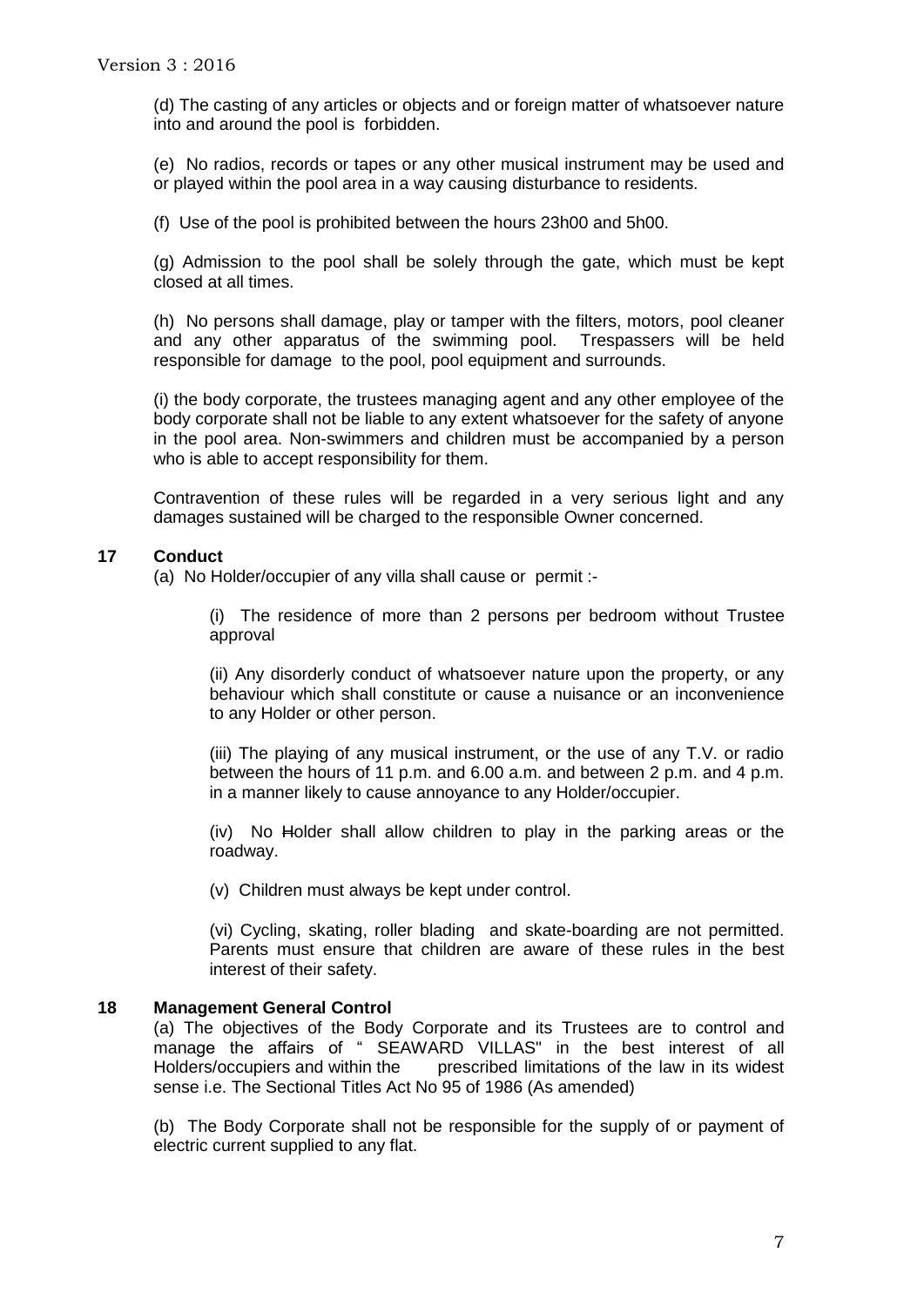(c) The Body Corporate/Managing Agent shall not be responsible for any interruption in the electric supply, nor for any loss or inconvenience any person may suffer in consequence thereof.

(d) No outside radio or television aerials and air conditioning units shall be permitted in or about the building without the prior written consent of the Trustees.

(e) The Holder or his agent shall inform every tenant or other occupant of the flat, the contents of these Conduct Rules which must form part of any lease agreement and be signed by any tenant.

An Holder shall be personally responsible for any breach of the rules by any such tenant or occupant.

(f) Visits by hawkers, canvassers and travelling sales people should at all times be discouraged.

(g) All Holders/occupiers shall comply with all additional rules which may be formulated from time to time and shall further adhere to all the reasonable requests of the Body Corporate .

(h) All Holders will contribute to levies imposed by the Trustees and approved at each Annual General Meeting of the Body Corporate. Levies are required to finance the running of the Body Corporate which includes primarily expenses in respect of:

- Administration and Audit fees.
- Insurance of all Villas, the storage hut, pool and garden equipment,as well as general liability. Geysers are covered on an All Risks basis...
- Maintenance of buildings, the pool, and general equipment. This includes the periodic re-painting of all Villas.
- Upkeep of the gardens, street cleaning, the pool and collection of refuse bags.
- Sundries electricity and water, bank charges, telephones, travelling and meeting costs.

(i) Special levies may arise in the future. In the event of any major expenditure which is not budgeted but is necessary.

## **19 FINES FOR NON-COMPLIANCE OF RULES (DRAFT)**

- (a) Holders will always remain responsible for the actions of their tenants, whether they are living permanently or staying a short while whilst on holiday, and for visitors to their unit.
- (b) Holders will always be responsible for the actions of their contractors who abuse the rules of the complex or are responsible for damage to the common property. Contractors who continually abuse the rules and regulations will be prohibited from re-entering the Estate.
- (c) Where there has been an infringement to the Management or Conduct Rules, at least a verbal warning will first be given to the owner. This warning will be given by the Managing Agent and if the Holder is not resident the managing agent to will phone them so that the Holder becomes aware of the offence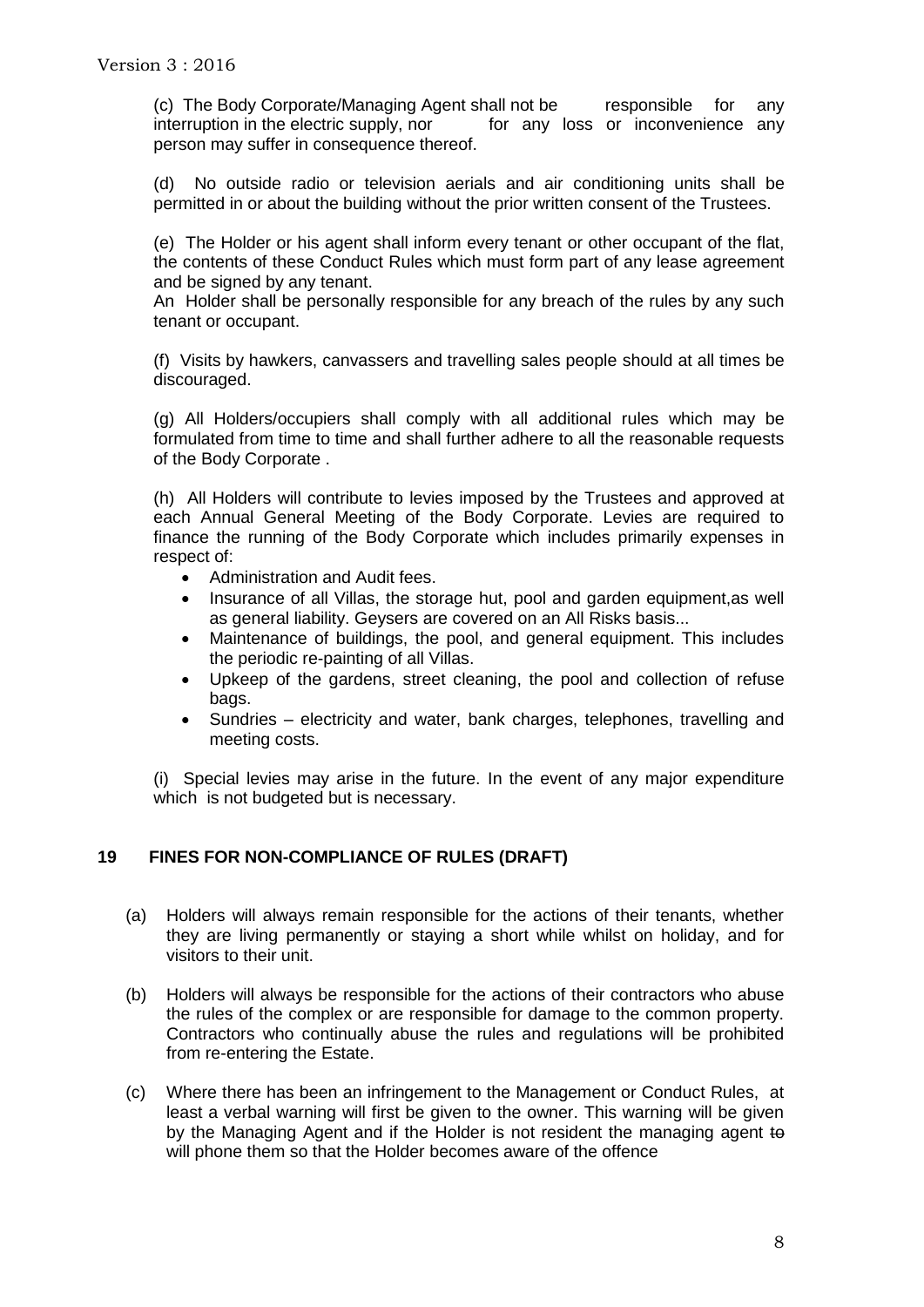- (d) Should the infringement be repeated The Managing Agent will notify the Holder concerned in writing of the repeated infringement and the fine that will be debited to the Holder's levy account.
- (e) A Holder, who has received notification from the Managing Agent that a penalty fine is being imposed, may appeal the fine by making representation in person or in writing to the Managing agent within 7 days of the date of the written advice of the fine. The appeal will be considered by the trustees whose decision will be advised within 7 days after receipt thereof. A decision made by the Trustees shall be final and binding on all parties
- (f) The scale of fines/penalties to be imposed on owners for infringements arising from their actions or the actions of their tenants or contractors are:

| Infringement/ Offence                                     | <b>Fine</b>         |
|-----------------------------------------------------------|---------------------|
| Damage to common property (in addition to costs for       | R1000.00            |
| repairing such damage)                                    |                     |
| Destroying or damaging trees and flora (in addition to    | R1000.00            |
| costs for replacing damaged trees and flora)              |                     |
| Building alterations without the required approval        | R2500.00            |
| Contractors' failure to comply with rules, regulations    | R2500.00            |
| and policies whilst undertaking their work                |                     |
| Reckless driving of any motorized vehicle                 | R500.00             |
| Use of fire hoses other than for fighting fires           | R300.00             |
| Drunk and disorderly conduct outside own property and     | R250.00             |
| within common areas                                       |                     |
| Unacceptable behaviour or causing a disturbance of the    | R250.00<br>per      |
| peace                                                     | disturbance         |
| Having an unauthorized pet                                | R250.00 per day     |
| Non-compliance with the rules for vehicles, in particular | R250.00             |
| the parking of vehicles in an unauthorized area           |                     |
| (including regular or excessive use of delegated Visitors |                     |
| Parking areas)                                            |                     |
| Excessive use of common water (e.g. when cleaning         | R250.00             |
| cars)                                                     |                     |
| Hanging linen, clothing or rugs from balconies or         | R <sub>150.00</sub> |
| outside a unit where they are in full view, except in the |                     |
| drying area set aside expressly for this purpose.         |                     |
| Leaving rubbish bags on verges and unauthorized           | R150.00             |
| areas                                                     |                     |
| Verbal and physical abuse of staff and security guards    | R2500.00            |

- (g) No penalty shall be applied until at least a verbal warning has been delivered to the owner concerned **except** in the case of behaviour which is considered to be abusive, dangerous, rowdy, vandalism or to involve an element of criminality when no prior warning of the imposition of the fine will be required. No notice is required in the case of a second or subsequent offence within a particular calendar year and the fine for a second offence of the same nature will be increased at the discretion of the trustees
	- (h) The Managing Agent and the Trustees shall keep a record of all complaints and the fine imposed. This record will be available for inspection by owners.